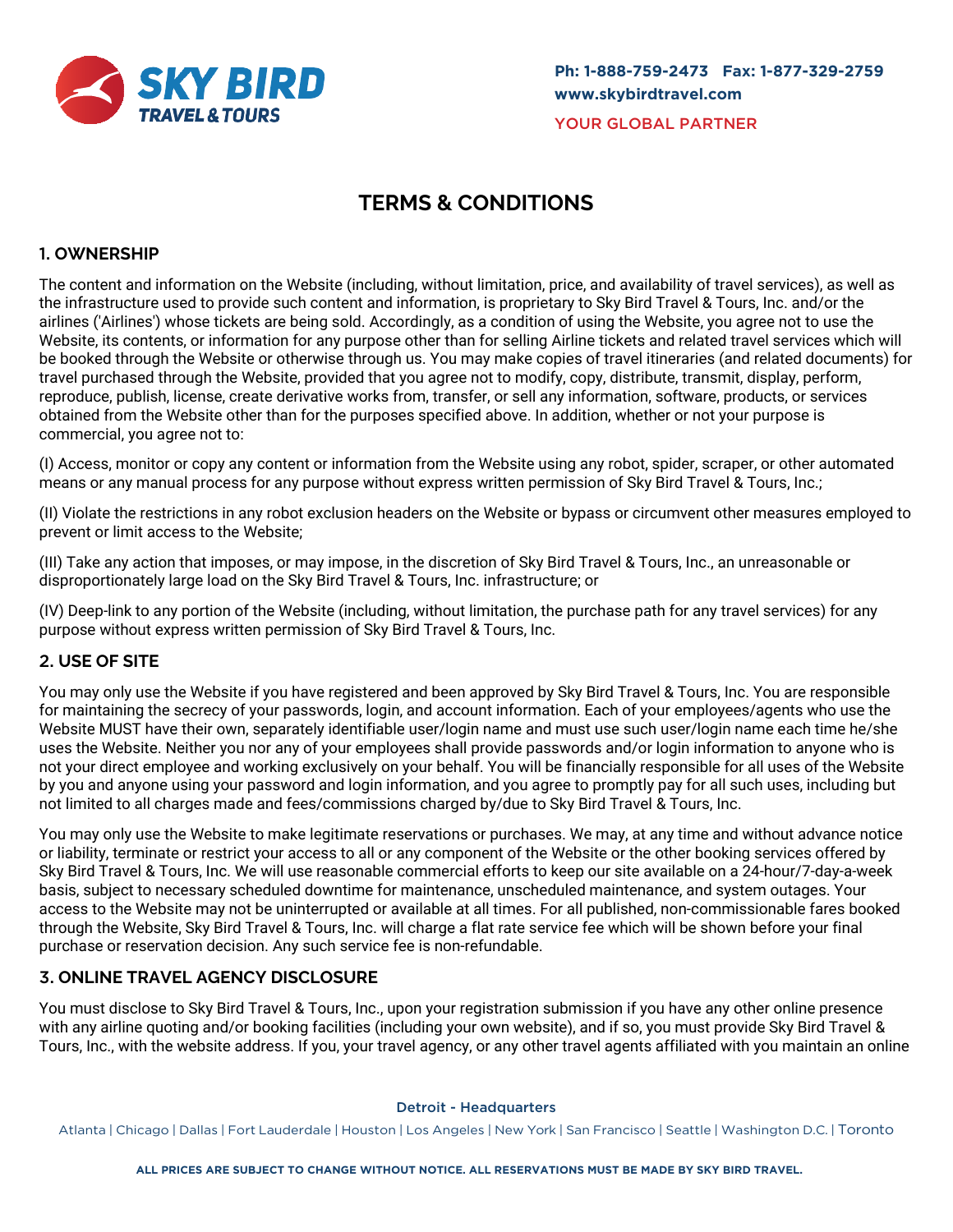

booking presence (irrespective of the volume and percentage of sales) and fail to disclose the same, you will be subject to a minimum penalty of \$5,000.00 in addition to all other damages which may be incurred by either Sky Bird and/or the airlines.

If your registration is accepted and approved, you agree as follows:

(I) If you maintain an online distribution website or other online quoting or booking presence, Sky Bird Travel & Tours, Inc. will not extend GDS bridge access or other content sharing to you. In this case, you may still access and purchase airfares at Sky Bird Travel & Tours, Inc's rates but all bookings and reservations made by you will need to be made exclusively through Sky Bird Travel & Tours, Inc's 'WINGS' booking platform or directly with our staff:

(II) Whether or not you maintain an online distribution website or other online quoting or booking presence, and unless you receive specific instructions from Sky Bird Travel and Tours Inc. on a specific individual airline policy, you are STRICTLY PROHIBITED from copying, posting, displaying, or distributing Sky Bird Travel & Tours Inc's fares/pricing, any airlines' logos and/or route information or any other airline content or information obtained from the website or GDS. This includes but is not limited to your travel agency's website, Facebook, LinkedIn, messaging platform, or other online webpages. You are permitted to advertise with statements such as 'for great deals on \_\_\_\_\_\_\_\_ airfare, call us to discuss!' but specific pricing, routes, and/or logos obtained from Sky Bird Travel & Tours Inc. may not be posted or otherwise shown on such online distribution website or other online quoting or booking presence. Please note that Sky Bird Travel & Tours, Inc., as well as its agents, are restricted from doing the above, so violating this provision may cause Sky Bird Travel & Tours, Inc. to incur extensive damages.

In the event of a violation of the terms expressed herein, in addition to all other legally permissible remedies, you further agree and acknowledge as follows:

(I) Sky Bird Travel & Tours Inc. maintains a zero-tolerance policy for any agent or agency that willfully violates any carrier's booking and/or display policies (including, but not limited to the restrictions set forth above);

(II) Sky Bird Travel & Tours, Inc. will immediately terminate any previously granted GDS bridge access.

(III) You will be liable for all damages incurred by Sky Bird Travel & Tours, including, but not limited to, a monetary fee of no less than USD 5,000.00, which may be withheld from your deposit, bank guarantee, proceeds due to you from existing transactions, or from any other funds to which you may be entitled.

# 4. **SCANS/SEARCHES**

You are permitted to make a certain number of scans/searches without charge, the number of which increases with the amount of bookings made on the Website. We reserve the right to charge not more than \$0.005 per scan for excessive scans without bookings. We define excessive as more than 500 scans per booking. You will not be charged such amount without receiving prior notification. In addition, your services may be suspended for making excessive scans without bookings, at which time you must contact Sky Bird Travel & Tours, Inc. prior to being permitted to log in to the Website.

## 5. **ACCURACY**

We will use every effort to ensure fares are accurate, but we reserve the right to deny any fare which may have been incorrectly posted. We are not responsible for incorrect fares displayed on this Website.

## 6. **WARRANTY DISCLAIMER**

WE MAKE NO WARRANTY OF ANY KIND REGARDING THIS WEBSITE AND/OR ANY CONTENT, DATA, MATERIALS, INFORMATION, PRODUCTS, OR SERVICES PROVIDED ON THE WEBSITE, ALL OF WHICH ARE PROVIDED ON AN 'AS IS' BASIS. WE EXPRESSLY DISCLAIM ANY REPRESENTATION OR WARRANTY THAT THE WEBSITE WILL BE ERROR-FREE, SECURE, OR UNINTERRUPTED. WE FURTHER DISCLAIM ANY WARRANTY AS TO THE ACCURACY, COMPLETENESS, AND TIMELINESS OF

#### Detroit - Headquarters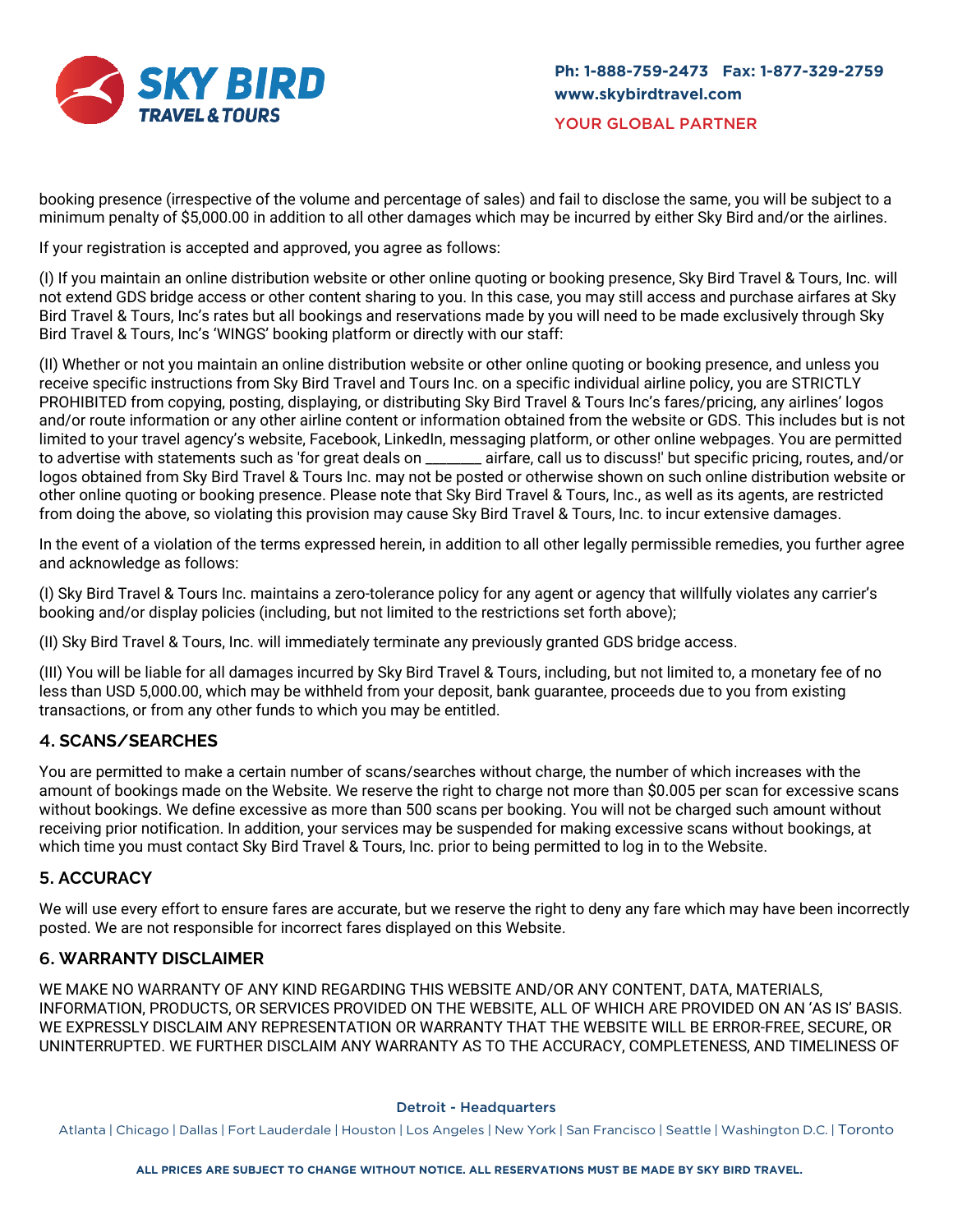

ANY CONTENT OR INFORMATION FOUND ON THE WEBSITE. WE EXPRESSLY DISCLAIM ALL WARRANTIES AND CONDITIONS, INCLUDING IMPLIED WARRANTIES AND CONDITIONS OF MERCHANTABILITY, FITNESS FOR A PARTICULAR PURPOSE, TITLE, NON-INFRINGEMENT, AND THOSE ARISING BY STATUTE OR OTHERWISE IN LAW OR FROM A COURSE OF DEALING OR USAGE OF TRADE. SOME STATES DO NOT ALLOW THE DISCLAIMER OF IMPLIED WARRANTIES, SO THIS WARRANTY DISCLAIMER MAY BE LIMITED IN ITS APPLICABILITY TO YOU.

# 7. **LIMITATION OF LIABILITY**

WE WILL NOT BE RESPONSIBLE OR LIABLE FOR: (I) ANY DAMAGES TO OR VIRUSES THAT MAY INFECT YOUR COMPUTER EQUIPMENT OR OTHER PROPERTY AS THE RESULT OF YOUR ACCESS TO, USE OF, OR BROWSING ON THE WEBSITE, OR YOUR DOWNLOADING OF ANY CONTENT, INFORMATION, MATERIALS, DATA, TEXT, IMAGES, VIDEO OR AUDIO FROM THE WEBSITE; OR

(II) ANY INJURY, LOSS, CLAIM, DAMAGE, OR ANY SPECIAL, EXEMPLARY, PUNITIVE, INDIRECT, INCIDENTAL, OR CONSEQUENTIAL DAMAGES OF ANY KIND (INCLUDING, WITHOUT LIMITATION, LOST PROFITS OR LOST SAVINGS), WHETHER BASED IN CONTRACT, TORT, STRICT LIABILITY OR OTHERWISE, THAT ARISES OUT OF OR IS IN ANY WAY CONNECTED WITH: (I) ANY USE OF THE WEBSITE OR ITS CONTENT, DATA, MATERIALS OR INFORMATION FOUND THEREIN; (II) ANY FAILURE OR DELAY (INCLUDING WITHOUT LIMITATION THE USE OF OR INABILITY TO USE ANY COMPONENT OF THIS WEBSITE FOR RESERVATIONS OR TICKETING); OR

(III) THE PERFORMANCE OR NON-PERFORMANCE BY US OR ANY AIRLINE, EVEN IF WE HAVE BEEN NOTIFIED OF THE POSSIBILITY OF DAMAGES TO SUCH PARTIES OR ANY OTHER PARTY. THE AIRLINES PROVIDING TRAVEL FOR SKY BIRD TRAVEL & TOURS, INC. ARE INDEPENDENT CONTRACTORS AND NOT AGENTS OR EMPLOYEES OF SKY BIRD TRAVEL & TOURS, INC., OR ITS AFFILIATES. SKY BIRD TRAVEL & TOURS, INC. AND ITS AFFILIATES ARE NOT LIABLE FOR THE ACTS, ERRORS, OMISSIONS, REPRESENTATIONS, WARRANTIES, BREACHES, OR NEGLIGENCE OF ANY SUCH AIRLINE OR FOR ANY PERSONAL INJURIES, DEATH, PROPERTY DAMAGE, OR OTHER DAMAGES OR EXPENSES RESULTING THEREFROM. SKY BIRD TRAVEL & TOURS, INC., AND ITS AFFILIATES HAVE NO LIABILITY AND WILL MAKE NO REFUND IN THE EVENT OF ANY DELAY, CANCELLATION, OVERBOOKING, STRIKE, FORCE MAJEURE, OR OTHER CAUSES BEYOND ITS DIRECT CONTROL, AND IT HAS NO RESPONSIBILITY FOR ANY ADDITIONAL EXPENSE, OMISSIONS, DELAYS, RE-ROUTING OR ACTS OF ANY GOVERNMENT OR AUTHORITY.

Notwithstanding anything in these Terms to the contrary, Sky Bird Travel & Tours, Inc., shall in no event be liable to you for any monetary amount in excess of fifty percent (50%) of the net profit earned by us from sales to you in the twelve (12) month period immediately preceding the date upon which the event giving rise to such liability occurred.

## 8. **PAYMENT**

With respect to each ticket, booking, or other services that you request from or through us, you agree to pay us all fees and charges associated with your order. Unless otherwise agreed between you and us in writing, you agree that all charges invoiced to you by Sky Bird Travel & Tours Inc. shall be paid to us within 24 hours from your receipt of such invoice (whether by mail, facsimile, or e-mail).

For all invoices where travel has commenced, commission payments due will be made by Sky Bird Travel & Tours Inc. on a weekly basis on Thursdays.

Airline ticket refunds, exchanges, and/or voids initiated by you (to the extent permitted by the airlines and less any fees or penalties assessed by the airlines and Sky Bird Travel and Tours, Inc.) with respect to tickets for which Sky Bird Travel & Tours, Inc., which have been paid, will be refunded within fifteen (15) days from the date we receive the refund from the respective airlines. No refund will exceed the amount received by us from the airline or be provided prior to our receipt of the same. You shall be responsible for initiating the refund process and providing all documents as required by the airline.

#### Detroit - Headquarters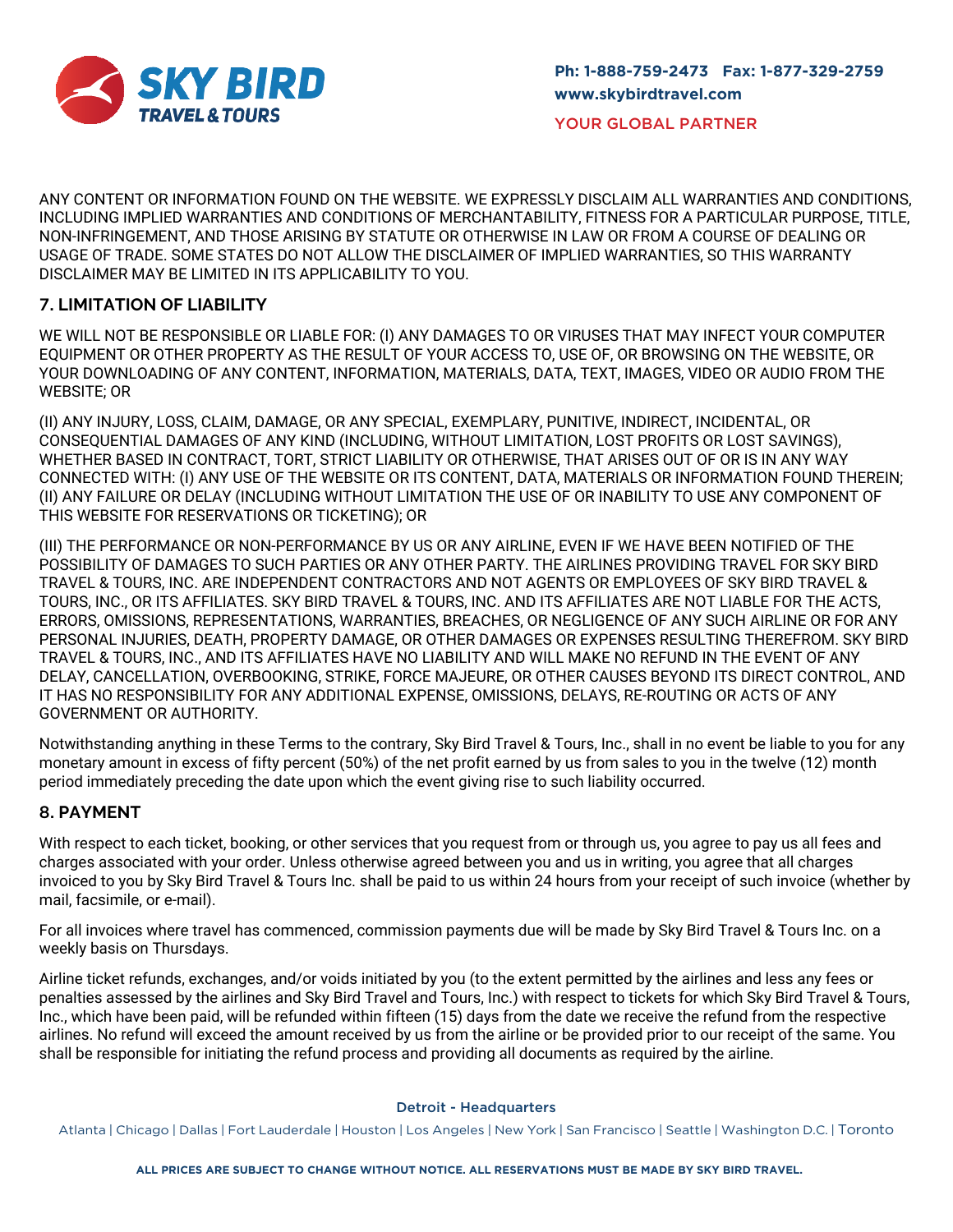

Once an order or booking is placed, you are unconditionally liable to pay for the same. Under no circumstances shall your failure to collect payment from any of your customers, excuse, limit, reduce or release you from your obligation to pay us for your order and/or booking. In the event Sky Bird Travel and Tours, Inc., is not paid any amount due under these terms and conditions, we expressly retain the right to 'refund' or 'cancel' any and all orders, booking and/or tickets not yet traveled upon, provided however we shall only do so to the extent necessary to recover the unpaid balance due under these terms and conditions.

We are not responsible for any third-party fees or charges incurred in any transaction that involves a currency conversion. By agreeing to use both systems you are acknowledging that you are responsible for any fees incurred.

# 9. **INVOICES AND STATEMENTS**

You will receive invoices once tickets are issued on a weekly statement issued on a Wednesday for periods in which you placed any orders with us. All invoices and/or statements shall be deemed correct and complete in all respects and all charges/commissions listed on the invoices/statements shall be deemed accurate unless you notify us of any error within fifteen (15) days from the invoice/statement date. Your failure to notify us of any errors within fifteen (15) days of the invoice/statement date shall be a full and complete waiver of your right to later dispute the completeness and/or accuracy of such invoice and/or statement.

In the event you believe there has been an error and wish to dispute all or any portion of your invoice/statement, you shall issue a written notice to us as soon as possible, but in no event later than fifteen (15) days from the invoice/statement date. Your written notice shall include payment for any amounts which you do not dispute and shall describe, in detail, the basis for disputing the other amounts of the invoice/statement. We shall use our best efforts to resolve any disputes within fifteen (15) days from the date of your written notice. If we reach a mutually acceptable agreement regarding the disputed amount, payment shall be made within fifteen (15) days from the date of the resolution of the dispute.

## 10. **CREDIT/DEBIT CARDS**

Unless otherwise specified by an airline in writing, credit card payment can only be made using the customer's (meaning passenger's) credit card. You are solely responsible for the verification of any payment information entered on the Website or provided to us. You are solely responsible for obtaining all appropriate authorizations from the cardholder. You agree to indemnify us from any loss or damage we incur due to the failure of any method of payment for any reason whatsoever, including but not limited to fraud, stolen cards, insufficient funds, improper verification, etc.

In the event of any credit card chargebacks or debit memos, you shall pay Sky Bird Travel & Tours Inc. the amount of the charge-back and/or debit memo, immediately upon your receipt of a copy of the same. If you wish to dispute the charge-back and/or debit memo with the credit card services, Sky Bird Travel & Tours, Inc. shall cooperate with you to raise such a dispute. Please note that the final decision on the acceptance of a credit card charge-back lies with the airline or the merchant and not with Sky Bird Travel & Tours Inc.

## 11. **PAST DUE BALANCES**

We reserve the right to charge interest on all past due balances of fifteen (15) days or more, provided that no interest shall be charged in excess of that permitted by law. Unless otherwise prohibited, interest will be calculated at a rate of 1.5% per month from the due date of the payment until the date such payment is made.

# 12. **INDEMNIFICATION**

You will defend, indemnify and hold Sky Bird Travel & Tours, Inc. and each of our officers, directors, employees and agents, from and against any and all claims, actions, liabilities, debts, charge-backs, debit memos, fees, judgments, losses, damages

#### Detroit - Headquarters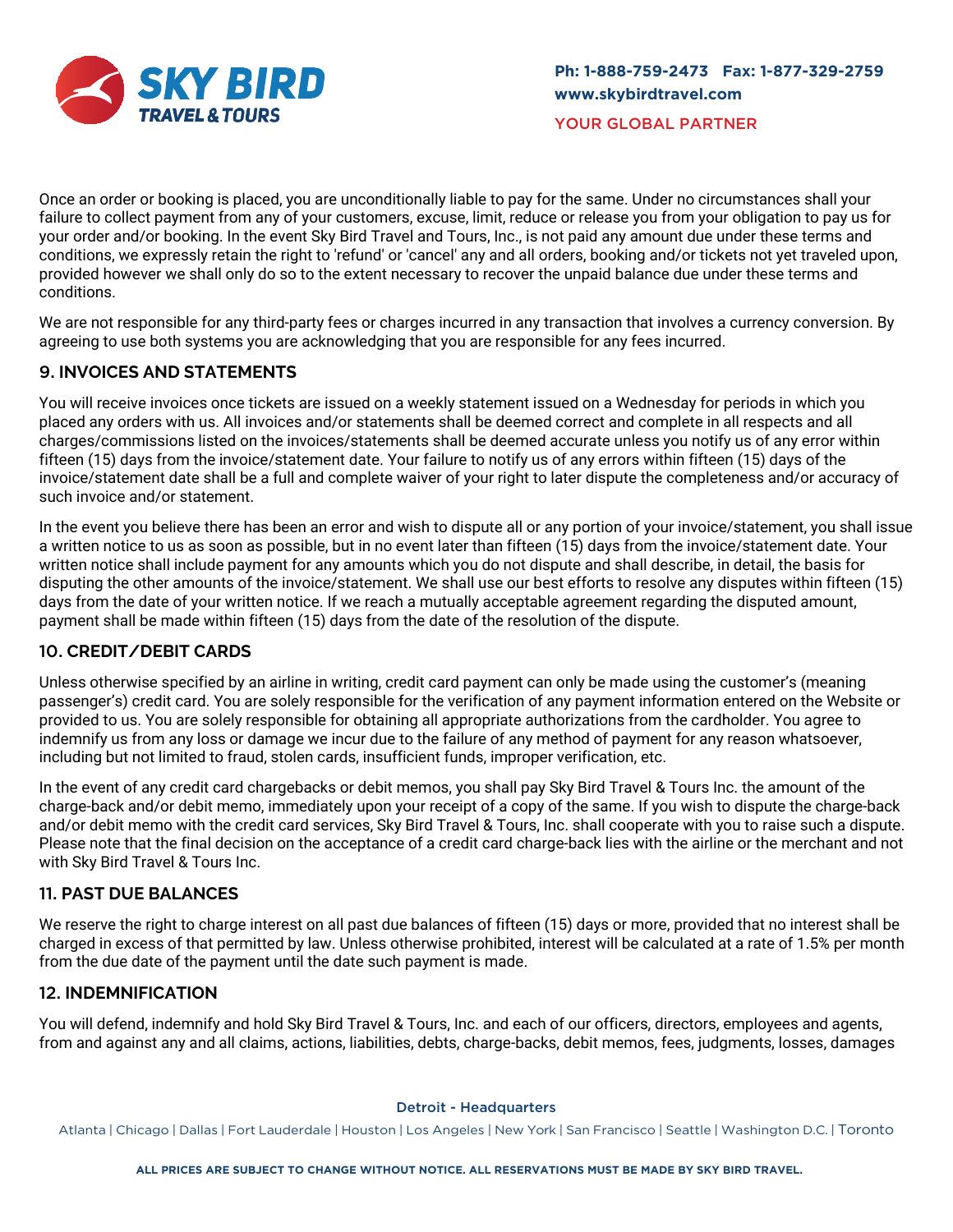

and demands, including without limitation reasonable legal and accounting fees, which we incur due to: (I) your use of the this Website or Sky Bird Travel & Tours, Inc., other services; (II) your acts or omissions (in whole or in part); (III) any claims or suits brought by any of your customers in which we are named by any party; or (IV) any breach by you of these Terms, including the failure to pay us as agreed.

# 13. **GENERAL**

Certain Confirmations: On rare occasions, you may receive a flight confirmation, but the Airline may not accept the request to issue a ticket. In this event, we will endeavor to notify you by e-mail or telephone of the rejection. PLEASE NOTE THAT IT IS YOUR RESPONSIBILITY 24 HOURS AFTER THE ISSUANCE OF YOUR ORDER/RESERVATION TO VERIFY THAT YOUR ORDER/RESERVATION WAS ISSUED CORRECTLY AND IS CONFIRMED. You may do this by verification directly through a GDS (if you have access), through a GDS-owned itinerary website, by Airline website, or by contacting us.

Back-to-back or mixing of itineraries: The use of coupons from two or more tickets issued as round-trip fares for the purpose of circumventing Airline restrictions is called 'Back to Back Ticketing' and is not permitted. Airlines and travel agents are prohibited from issuing such tickets. Each Airline reserves the right to deny transportation to passengers found using tickets in this manner. Passengers will be responsible for the difference between the fare paid and the fare of the actual itinerary. Additionally, 'point beyond' practices (intentionally booking travel for a point beyond the customer's intended final destination), are likewise strictly prohibited and may render you liable for various debit memos.

Fares not guaranteed until ticketed: You will be notified promptly if your fare cannot be ticketed and, in most cases, an alternative will be offered. If you decline the alternative, you will not be charged. It is your responsibility to ensure that sufficient funds are available for any air travel purchased. If your credit card and/or payment method is declined, the listed fare may not be available at a later time.

Waitlisted PNRs: If you create a waitlisted PNR, the PNR is NOT confirmed and may be canceled. Once confirmed, you will be notified of the final price.

Taxes estimated: Please note that until such time as you enter the payment screen, taxes have been estimated and provided solely for your convenience. Prior to purchasing, please review the final charges as previous figures are subject to change.

Schedule changes: You are responsible to provide all information with respect to flight schedule changes to the traveler, whether or not listed on PNRs. In the event the flight schedule change is not indicated on the PNR, we will use our best efforts to notify you of any flight schedule changes. Sky Bird Travel and Tours, Inc., upon your request, will use its best efforts to accommodate traveler requested changes in the flight schedule.

Open account: You acknowledge that notwithstanding any accounting records, billing invoices, ticket tracking schedules, or other similar documentation, that all sums that may become owed to us hereunder are on an 'open-account' basis and that all amounts paid to us shall be applied to the airline tickets or services in the order in which the airline tickets and/or services are traveled upon.

## 14. **LIMITATION OF ACCESS**

On agreeing to the terms and conditions of this agreement, your access to the 'Website' is enabled but not guaranteed. Sky Bird Travel & Tours Inc. reserves the right to restrict- or terminate your access at its sole discretion.

## 15. **LEGAL**

The headings in these Terms are for your convenience and reference. These headings do not limit or affect these Terms. We may modify the Terms of this Web Site, at any time, and your use of the Website will be subject to the Terms in effect at the time of your use. Other terms and conditions may apply to your reservations, bookings, and purchases of travel services

#### Detroit - Headquarters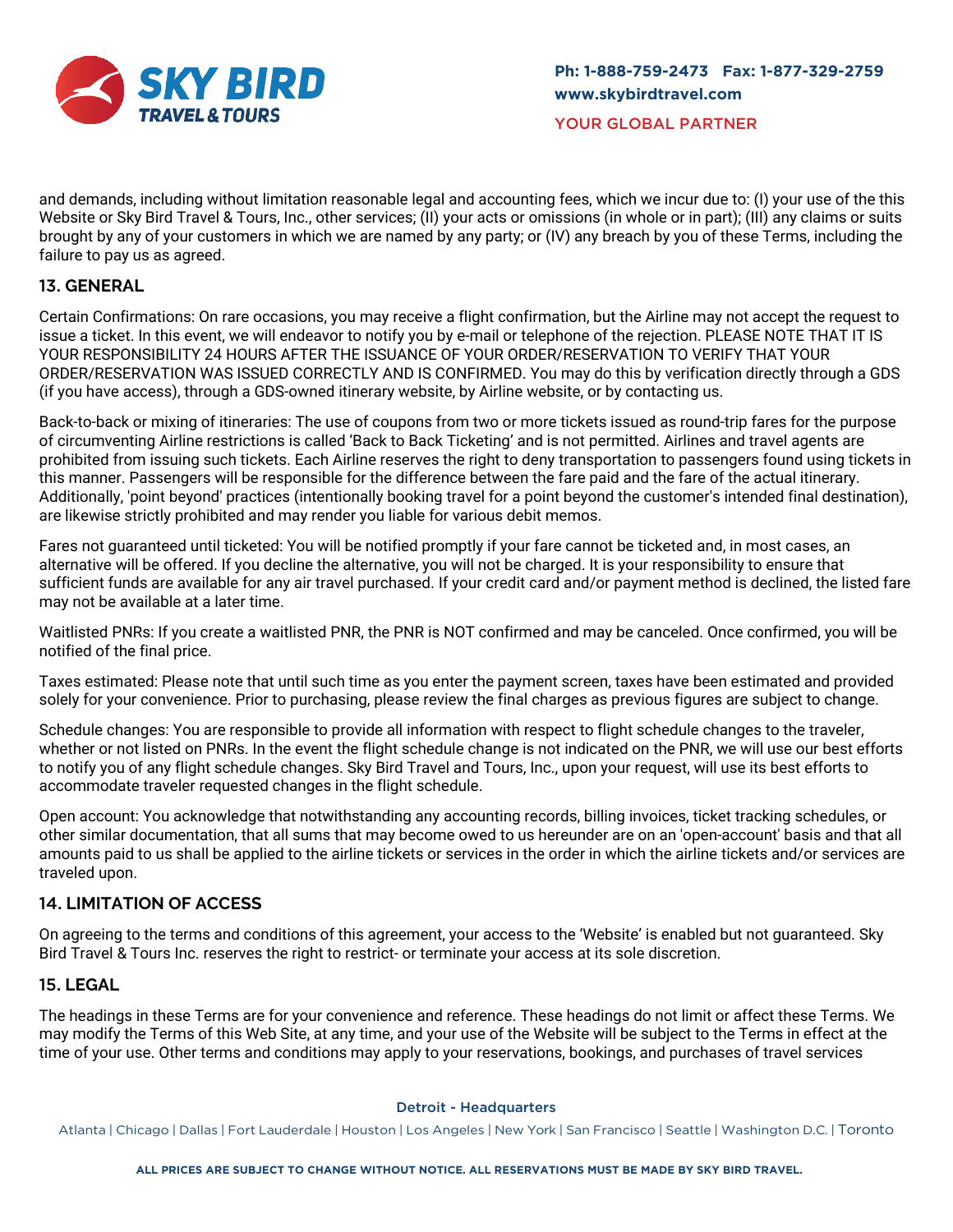

through the Website. You will observe these other terms and conditions. If a court finds any of these Terms to be unenforceable or invalid, that Term will be enforced to the fullest extent permitted by applicable law and the other Terms will remain valid and enforceable. These Terms, together with those items made a part of these terms by reference, make up the entire agreement between us relating to your use of our site and our relationship in general, and replaces any prior understandings or agreements (whether oral or written).

The laws of the State of Michigan or, for our agents of Canadian residency, the Province of Ontario, without regard to its conflict of laws rules, will govern these terms and conditions, as well as your and our observance of them, and you hereby voluntarily submit yourself to the exclusive jurisdiction of the State of Michigan or the Province of Ontario (as applicable) and the courts located within the State of Michigan or the Province of Ontario (as applicable). If any legal action arises relating to your use of our site, our relationship, or these Terms, you agree that such action, whether filed by you or us, shall only be filed in the state and federal courts located in Oakland County, Michigan (state) and Wayne County, Michigan (federal) or Toronto, Canada and following a period of at least 30 days from the day of a notice from the other party of the existence of a dispute, to settle such dispute by mutual discussions.

In the event that resolution cannot be reached and legal proceedings ensue, each party shall bear its own expenses, which will be added to any award provided (including reasonable attorney's fees), incurred by the prevailing party.

# 16. **NO AGENCY OR EMPLOYMENT RELATIONSHIP**

The use of this Website creates no agency and/or employment relationship between you and Sky Bird Travel & Tours, Inc. You hereby certify and acknowledge that you are acting solely as an independent contractor and not as an agent, employee, partner and/or joint venture with Sky Bird Travel & Tours, Inc.

# 17. **AIRLINE TERMS AND CONDITIONS**

You agree to abide by the terms and conditions of purchase imposed by any Airline with whom you elect to deal. Airlines are required to make available to the public the terms of its contract of carriage pursuant to Title 14, Part 253 of the Code of Federal Regulations, and we make available the fare rules for all Airline tickets prior to purchase. Unless otherwise stated in the fare rules, all fares are NON-REFUNDABLE, NON-TRANSFERABLE, and cannot be changed once purchased. You are responsible for ensuring that your purchases abide by the terms and conditions of purchase imposed by any Airline with whom you elect to deal, including terms and conditions of purchase set forth in an air carrier's fare rules or contract of carriage.

# 18. **BOOKING PRACTICES**

Whether or not you are permitted access to Sky Bird's system and the GDS systems as an independent agent of us (utilizing Sky Bird's unique PCC), You agree that you shall be fully responsible for and shall immediately pay us the amount of any charges, debits, debit memos, fees and/or penalties charged to us by any airline carrier and/or any GDS system, which relate to your use and/or access to Sky Bird's system or the GDS system(s). You acknowledge that you are (or shall become) familiar with the prohibited booking practices of the airlines and of the GDS system(s) and you covenant not to engage in such practices. By way of illustration only, such prohibited booking practices include, but are not limited to; practices which cause scans to exceed an average of 500 scans per PNR (i.e. fare scraping), failure to immediately cancel all HX, UN and UC coded segments which are not ticketed and the breaking of married segments. A complete listing of prohibited booking practices may be found on the Airlines and the GDS system websites.

# 19. **PRIVACY POLICY**

Our Privacy Policy is very simple, other than for Sky Bird Travel & Tours, Inc., and its affiliates use and as otherwise necessary to process your order, we do not give out, sell, or otherwise share your (or your clients') information (including name and email address) to any third party without your prior authorization. Please note that notwithstanding the foregoing, there are certain

#### Detroit - Headquarters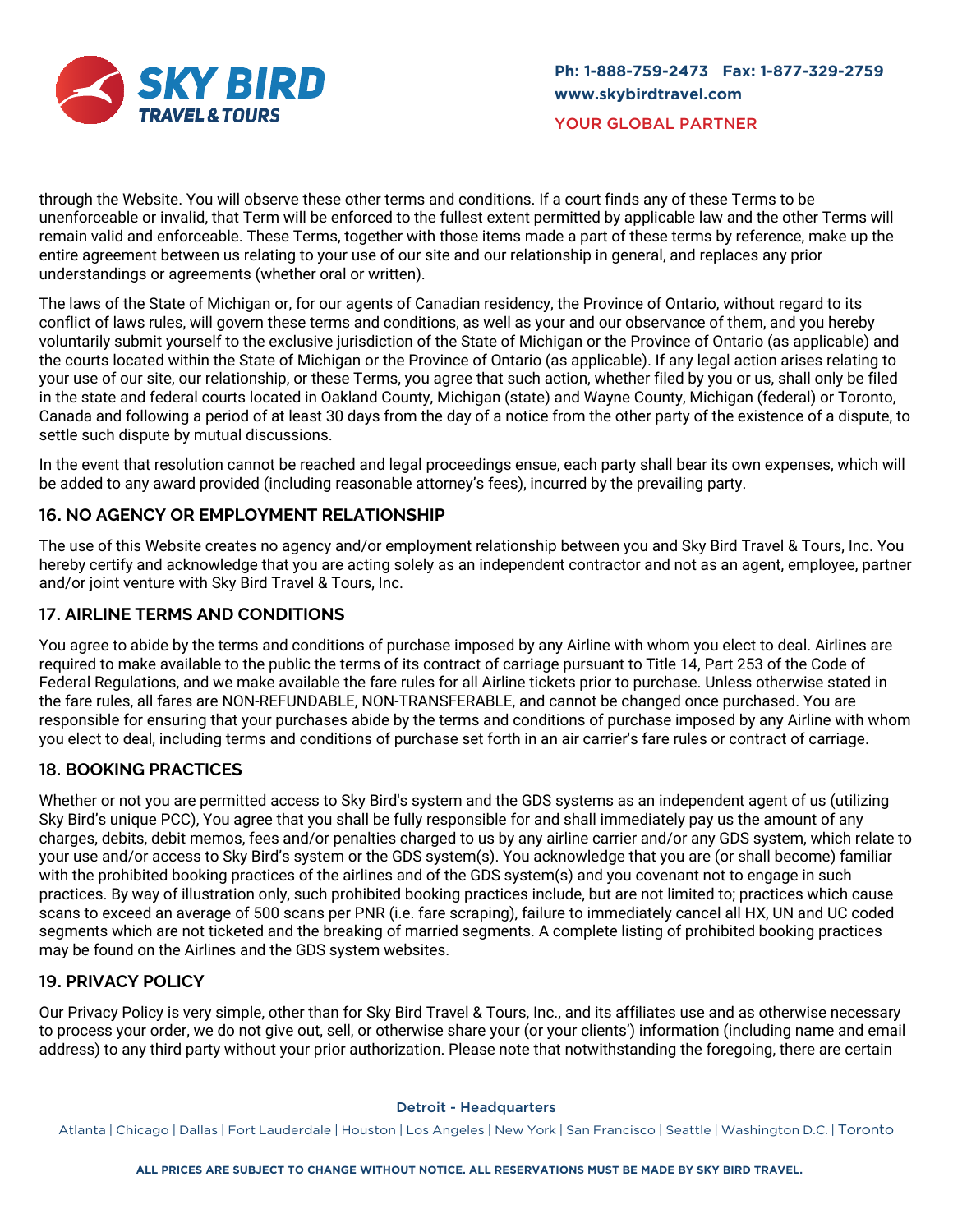

exceptions to the above where we may be legally required to release your information such as by subpoena, court order, or governmental regulation/investigation.

# 20. **LICENSING**

STATES/PROVINCES IN WHICH SKY BIRD TRAVEL & TOURS, INC. (AND/OR ITS' SUBSIDIARIES / AFFILIATED ENTITIES), HAS A REQUIRED LICENSE TO SELL TRAVEL:

- California\* Seller of Travel Certificate # 2064537-40
- Florida Seller of Travel Certificate # ST36960
- Ontario Canada Travel Council of Ontario License # 50018760

\* California law requires that certain sellers of travel in the State of California have a trust account or bond. Sky Bird Travel & Tours of California, Inc. has a trust account/with Bank of America. Sky Bird Travel & Tours, Inc. is not a participant in the California Travel Consumer Restitution Fund (TCRF).

Please note that registration as a seller of travel in California does not constitute approval by the State of California.

# 21. **DATA PROCESSING AGREEMENT**

## Processing of Company Personal Data

Due to the nature of our mutual businesses, we each process and handle third-party data, around which there are strict principles and regulations that must be recognized and agreed to. (Data Protection Laws)

In this section 21. Sky Bird Travel & Tours Inc. is considered a The Data Controller ('The Company') and you are a Data Processor, and it is understood that;

You shall comply with all applicable Data Protection Laws in the Processing of Sky Bird Travel & Tours Inc's Personal Data; and not Process Company Personal Data other than on the Company's documented instructions.

## Processor Personnel

You shall take reasonable steps to ensure the reliability of any employee, agent, or contractor of any Contracted Processor who may have access to the Company Personal Data, including but not limited to:

- Ensuring in each case that access is strictly limited to those individuals who need to know and/or access the Company Personal Data, as necessary for the purposes of the Master Agreement;

- Ensuring compliance with Data Protection Laws; and ensuring that all such individuals are subject to confidentiality agreements or professional or statutory confidentiality obligations.

#### **Security**

Taking into account the state of the art, the costs of implementation and the nature, scope, context, and purposes of Processing as well as the risk of varying likelihood and severity for the rights and freedoms of natural persons, Processor shall in relation to the Company Personal Data implement appropriate technical and organizational measures to ensure a level of security appropriate to that risk.

In assessing the appropriate level of security, Processor shall take account of the risks that are presented by Processing, including risks of a Personal Data Breach.

#### Detroit - Headquarters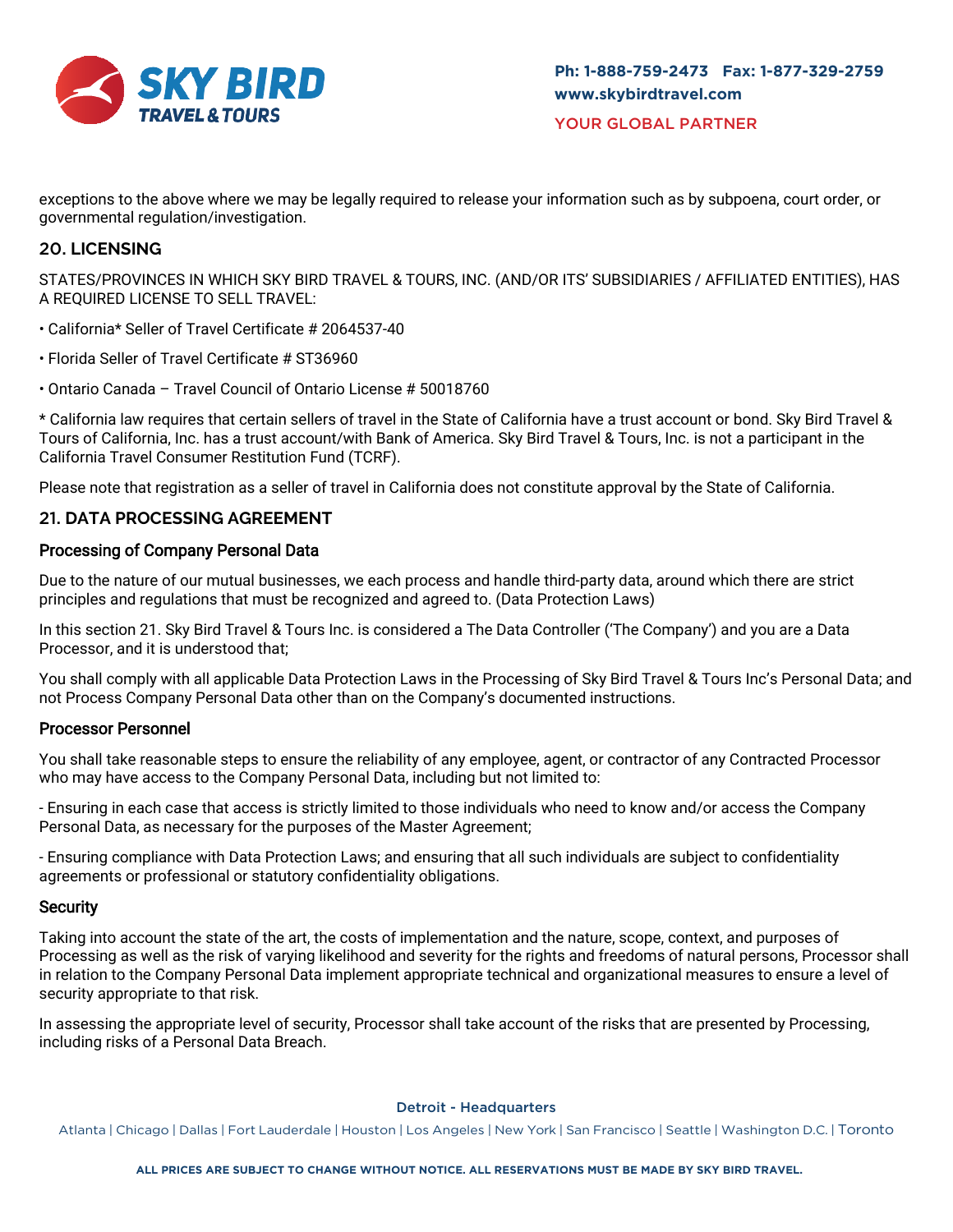

## Sub Processing

Processor shall not appoint (or disclose any Company Personal Data to) any Sub-processor unless required or authorized by the Company.

### Data Subject Rights

Taking into account the nature of the Processing, Processor shall assist the Company by implementing appropriate technical and organizational measures, inasmuch as possible, for the fulfillment of the Company obligations, as reasonably understood by Company, to respond to requests to exercise Data Subject rights under the Data Protection Laws.

Processor shall promptly notify Company if it receives a request from a Data Subject under any Data Protection Law in respect to Company Personal Data; and ensure that it does not respond to that request except on the documented instructions of Company or as required by Data Protection Laws to which the Processor is subject, in which case Processor shall to the extent permitted by Data Protection Laws inform Company of that legal requirement before the Contracted Processor responds to the request.

### Personal Data Breach

Processor shall notify Company without undue delay upon Processor becoming aware of a Personal Data Breach affecting Company Personal Data, providing Company with sufficient information to allow the Company to meet any obligations to report or inform Data Subjects of the Personal Data Breach under the Data Protection Laws.

Processor shall co-operate with the Company and take reasonable commercial steps as are directed by Company to assist in the investigation, mitigation, and remediation of each such Personal Data Breach.

#### Data Protection Impact Assessment and Prior Consultation

Processor shall provide reasonable assistance to the Company with any data protection impact assessments, and prior consultations with Supervising Authorities or other competent data privacy authorities, which Company reasonably considers as provisions of any Data Protection Law, in each case solely in relation to Processing of Company Personal Data by, and taking into account the nature of the Processing and information available to, the Contracted Processors.

#### Deletion or return of Company Personal Data

Processor shall promptly and in any event within 10 business days of the date of cessation of any Services involving the Processing of Company Personal Data (the 'Cessation Date'), delete and procure the deletion of all copies of the Company Personal Data or, at the request of the Company, Processor shall return the Company Personal Data.

Processor shall provide written certification to Company that it has fully complied with this section within 10 business days of the Cessation Date.

#### Audit rights

Processor shall make available to the Company on request all information necessary to demonstrate compliance with this Agreement, and shall allow for and contribute to audits, including inspections, by the Company or an auditor mandated by the Company in relation to the Processing of the Company Personal Data by the Contracted Processors.

Information and audit rights of the Company only arise under this section to the extent that the Agreement does not otherwise give them information and audit rights meeting the relevant requirements of Data Protection Laws.

Detroit - Headquarters